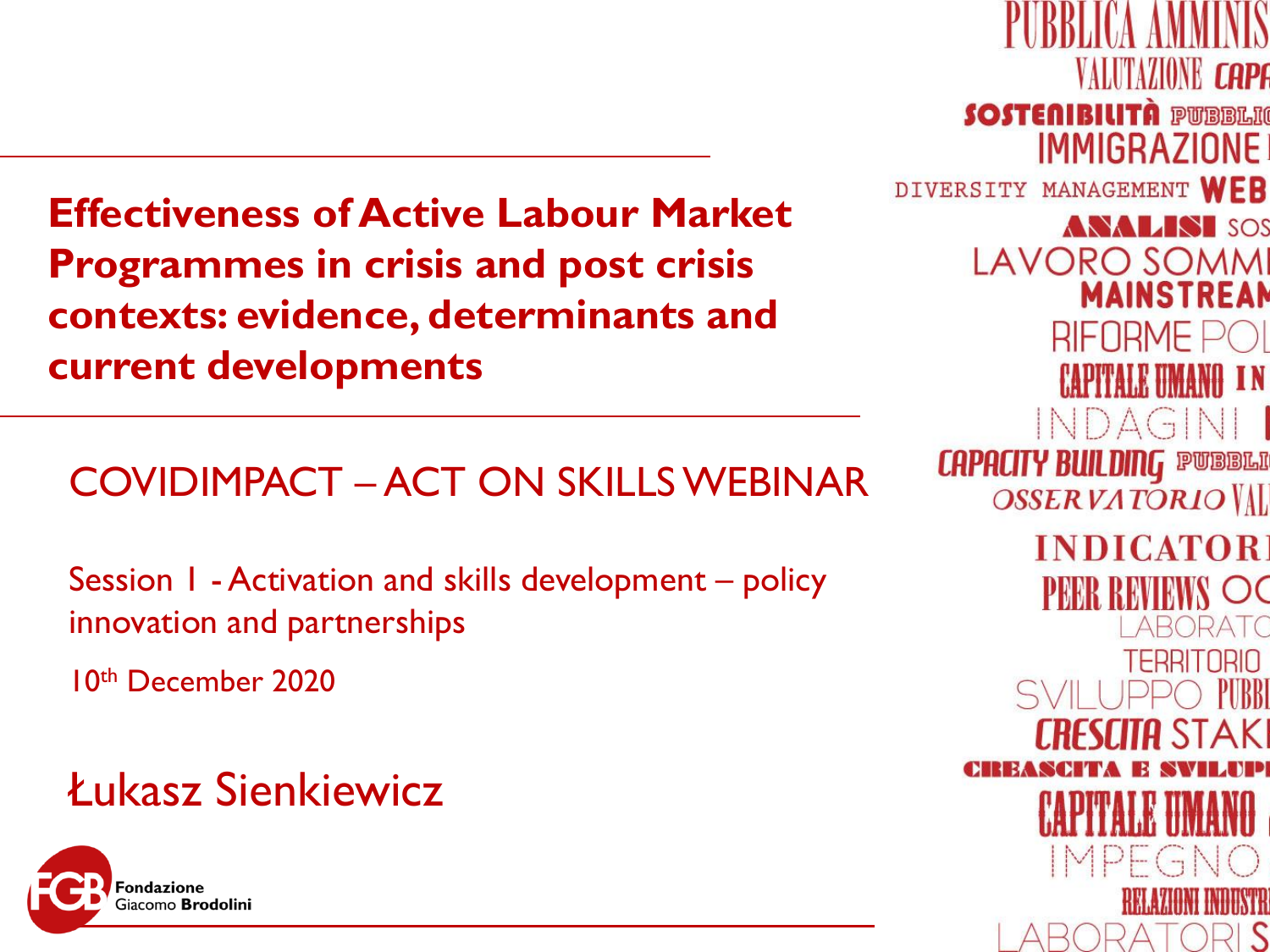# Key focus of analysis

The ultimate goal of the analysis is to develop a targeted review of those ALMPs which show the most promise to address the economic challenges met by ETF partner countries in response to crises, taking into account their specific institutional context.

What works, for who and why?



ALMPs in crisis contexts

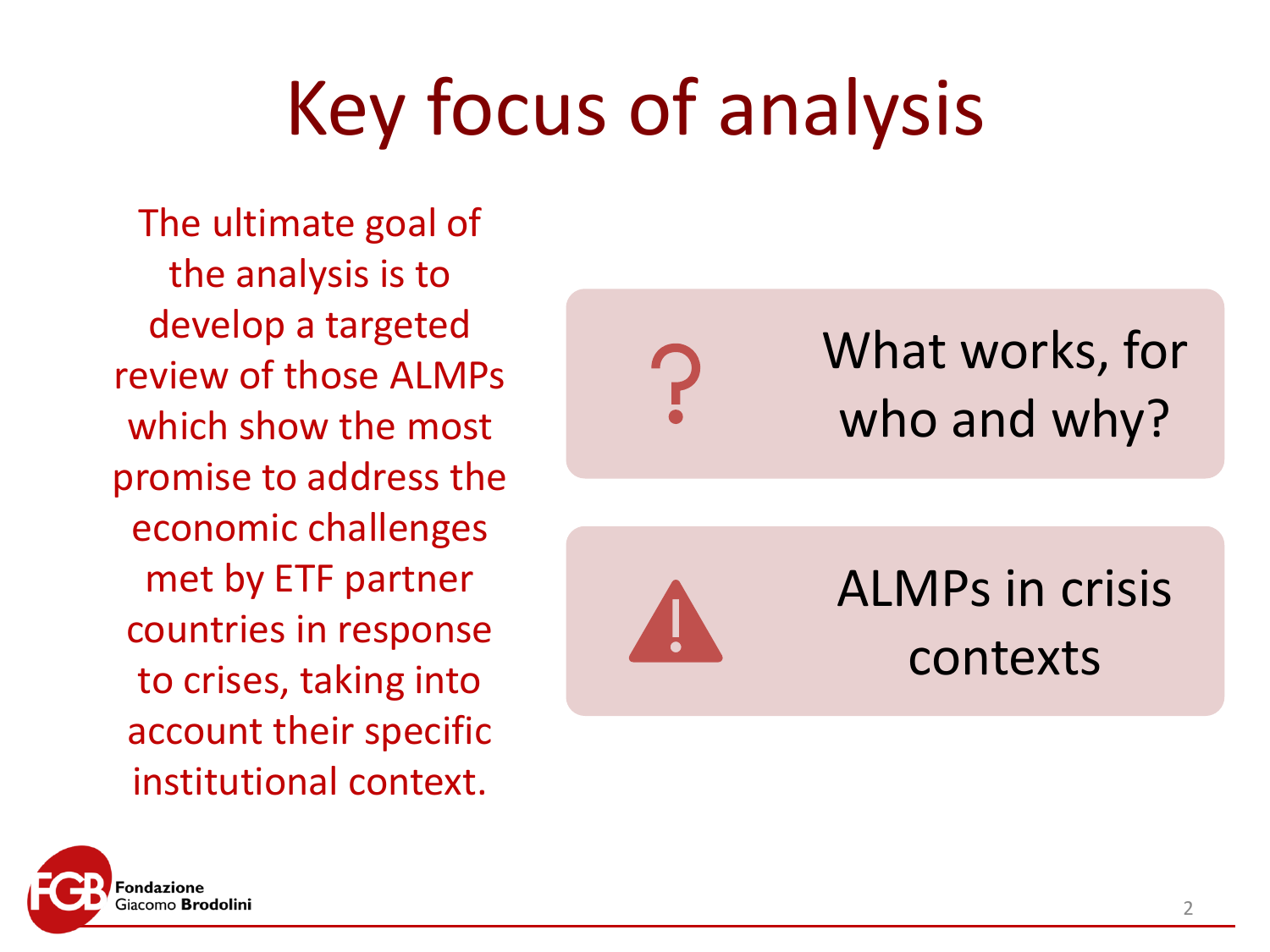## Defining ALMPs

### ALMPs :

- i. Training
- ii. Employment Incentives
- iii. Sheltered and supported employment
- iv. Direct Job Creation
- v. Start-up incentives
- vi. Job search assistance



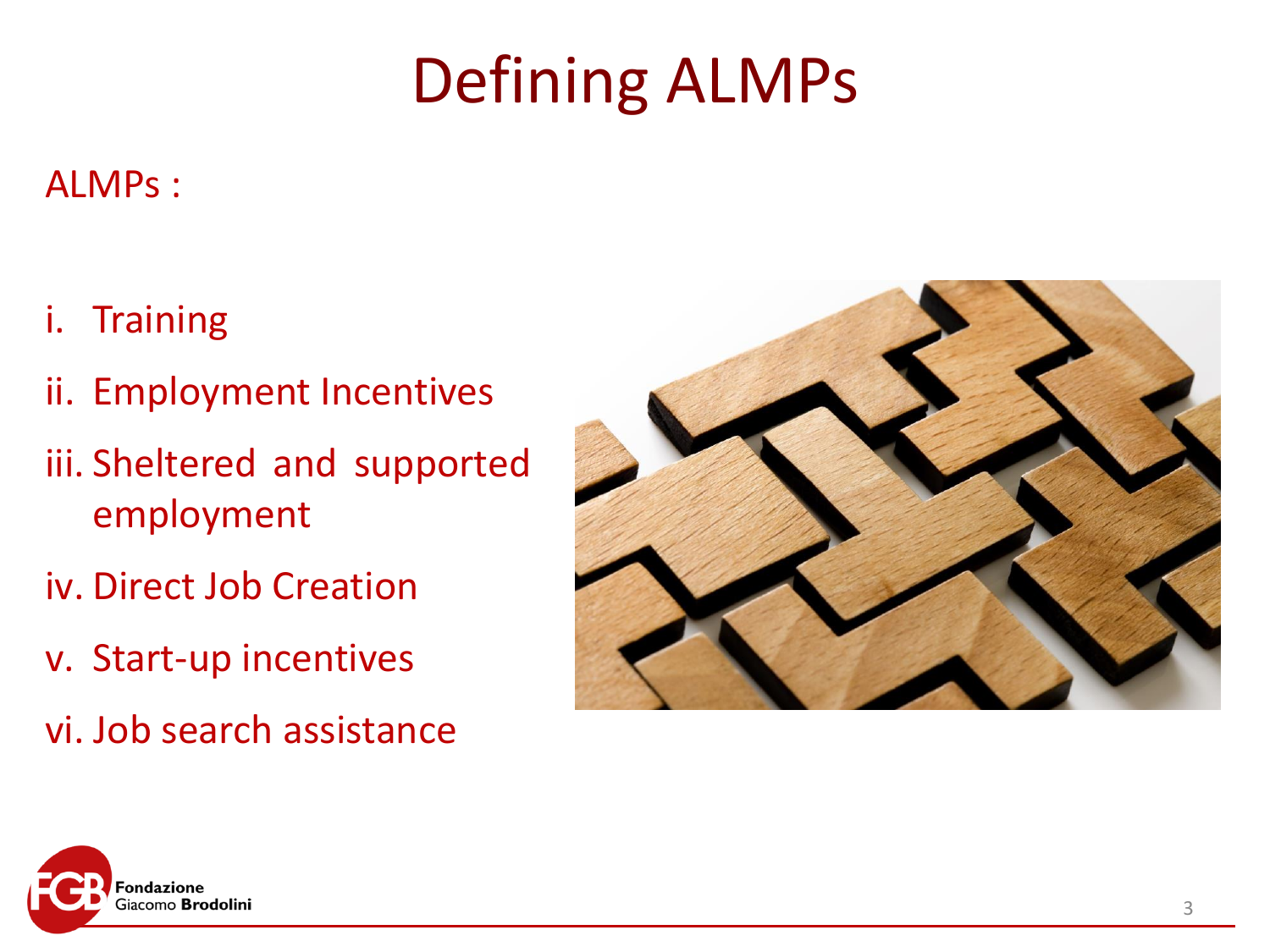### Methodological challenges of measuring ALMPs effectiveness

| <b>Perspective</b>                   | <b>Key outcomes</b>                                                                  |
|--------------------------------------|--------------------------------------------------------------------------------------|
| Employment<br>outcomes               | Increasing employment<br>probability of individuals                                  |
|                                      | Other employment outcomes<br>(job quality; job duration;<br>individual productivity) |
| Earnings/welfare<br>related outcomes | Combating poverty                                                                    |
|                                      | Level/rate of unemployment                                                           |
|                                      | <b>Economy informality</b>                                                           |
| <b>Wider societal</b><br>effects     | Crime rate                                                                           |
|                                      | <b>Healthcare</b>                                                                    |
| / spill-over                         | Schooling / education                                                                |
| Soft outcomes                        | Well-being of beneficiaries                                                          |
|                                      | Self-assessment of career<br>employment prospects                                    |
|                                      | Entrepreneurship                                                                     |

- Employment of the beneficiary is usually assumed as a key outcome of ALMP, but the literature review revealed a range of expected and actual outcomes of activation policies.
- Other outcomes including wider societal effects, developing human capital and skills, increasing the employability of beneficiaries, or shortening the distance to the labour market might be crucial to assessing effectiveness of policies in developing countries.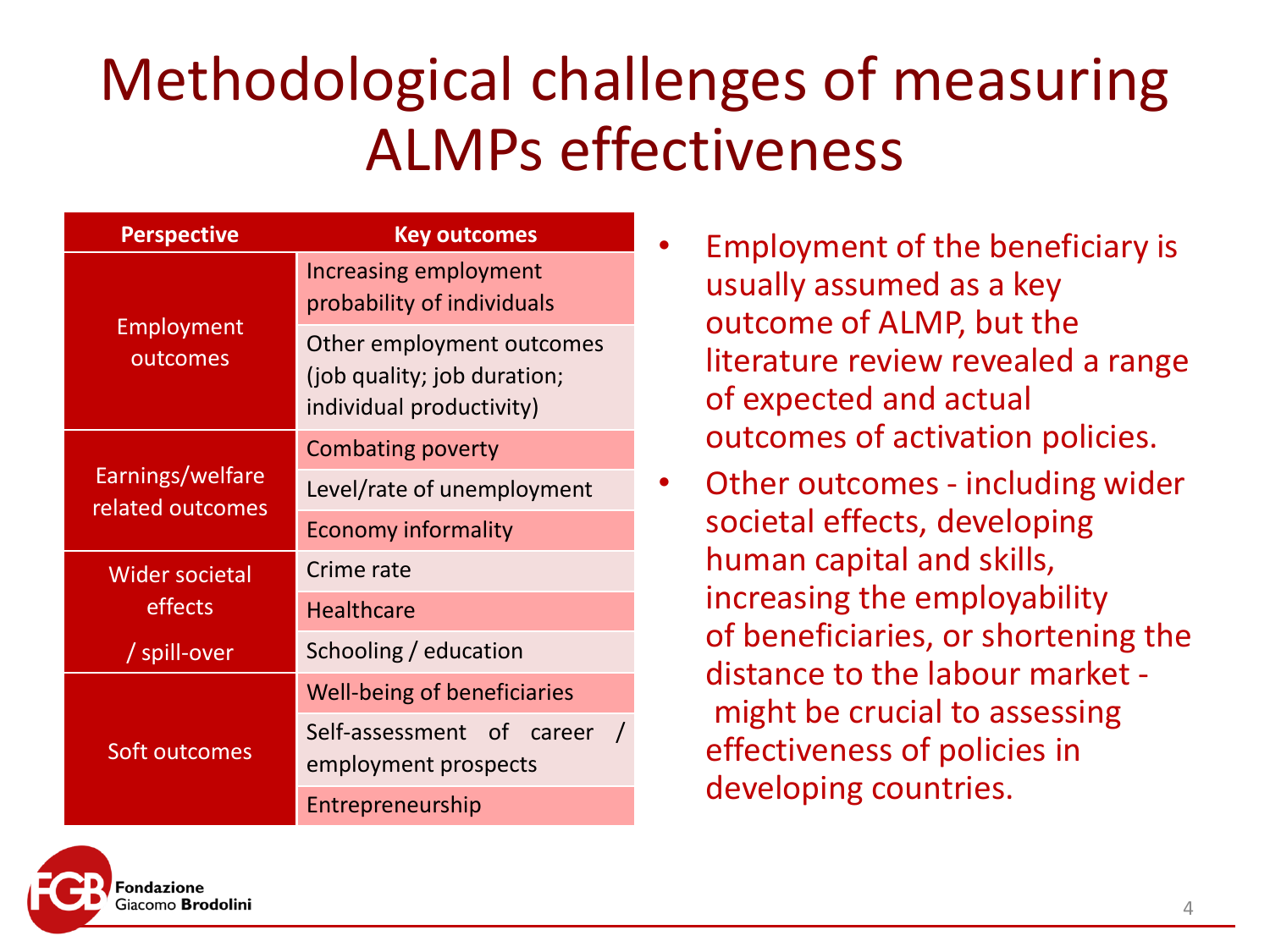### Points to consider in ALMPs assessment:

- Analysis of angestive effects (e.g. deadweight, substitution and displacement effects) for net effects calculation (use of counterfactual)
- Design beyond montoring (experimental and quasiexperimental) challenging and limited in developing countries (including ETF PCs).
- Inclusion of time constraints (differences in impact between short- medium- and long-term for different measures),
- Need to combine micro- and macro level of analysis and analysis of interdependencies between policies and their implementation capacity by relevant institutions

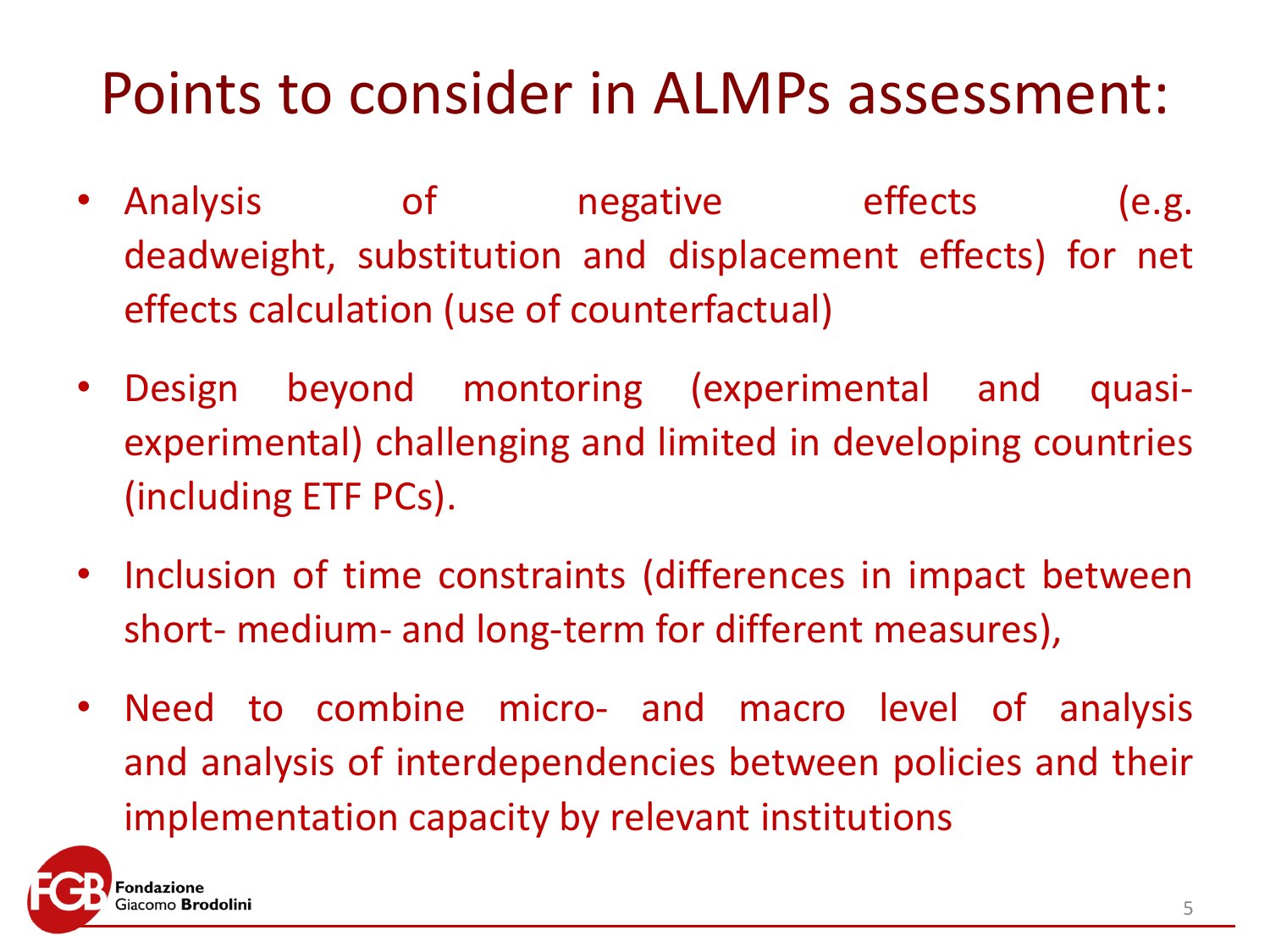### Factors influencing ALMPs effectiveness:

- Targeting of the measures (definition of vulnerable groups) and their comprehensiveness (combination of measures)
- Programme management and delivery (coordination, cooperation, support)
- Contextual factors:
	- phase of economic cycle (recession, recovery and prosperity),
	- economic development (economic growth, income level and/or level of informality of economy) and
	- institutional capacity (mostly PES, including scope of services, operational models and resources capacity)

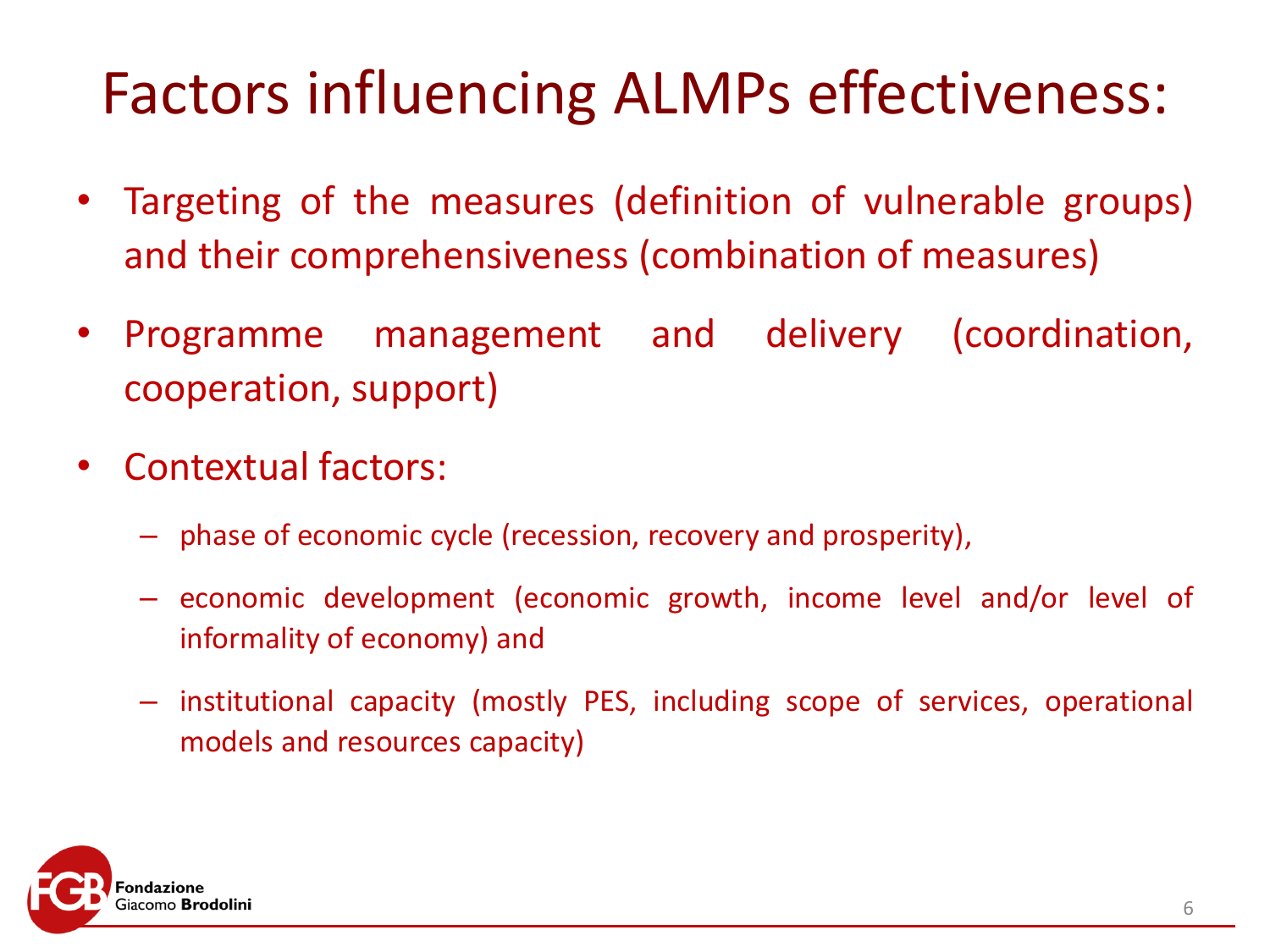# **Training**

- The most common ALMP
- Training is most effective at increasing employment outcomes when focused on specific groups of people in certain sectors.
- Effectiveness involved in training is normally demonstrated in the long term.
- Assigning counsellors to trainees helps to improve employment effectiveness.
- Most effective in low- and middleincome countries when tied to counselling, and focused on women and all age groups.





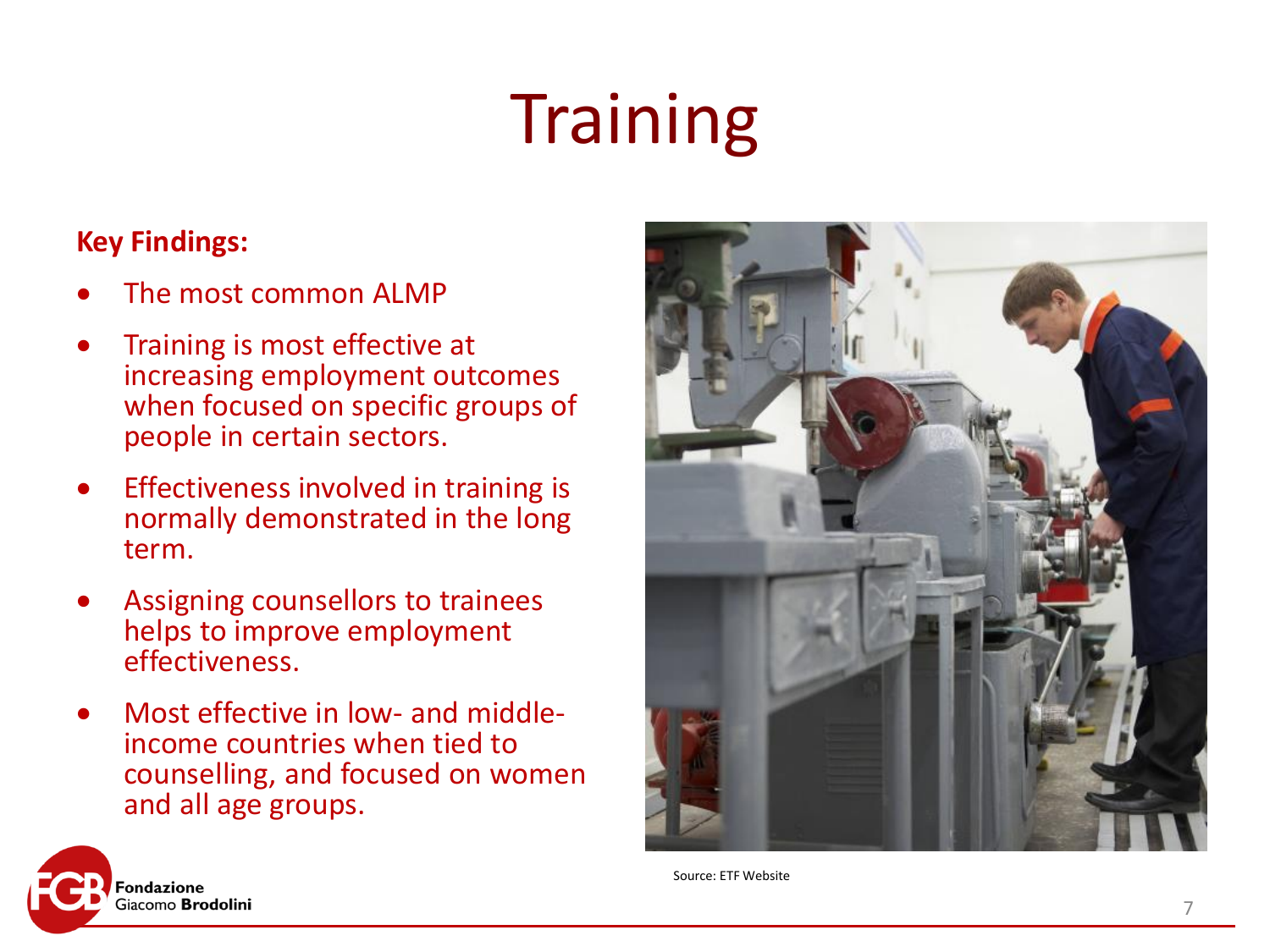# Employment Incentives



### **Key findings:**

- Rather expensive ALMP measure
- Assessment on employee suitability necessary for effectiveness
- Best focused on specific target groups
- Most effective in low and middle income countries when tied to training



Source: ETF Website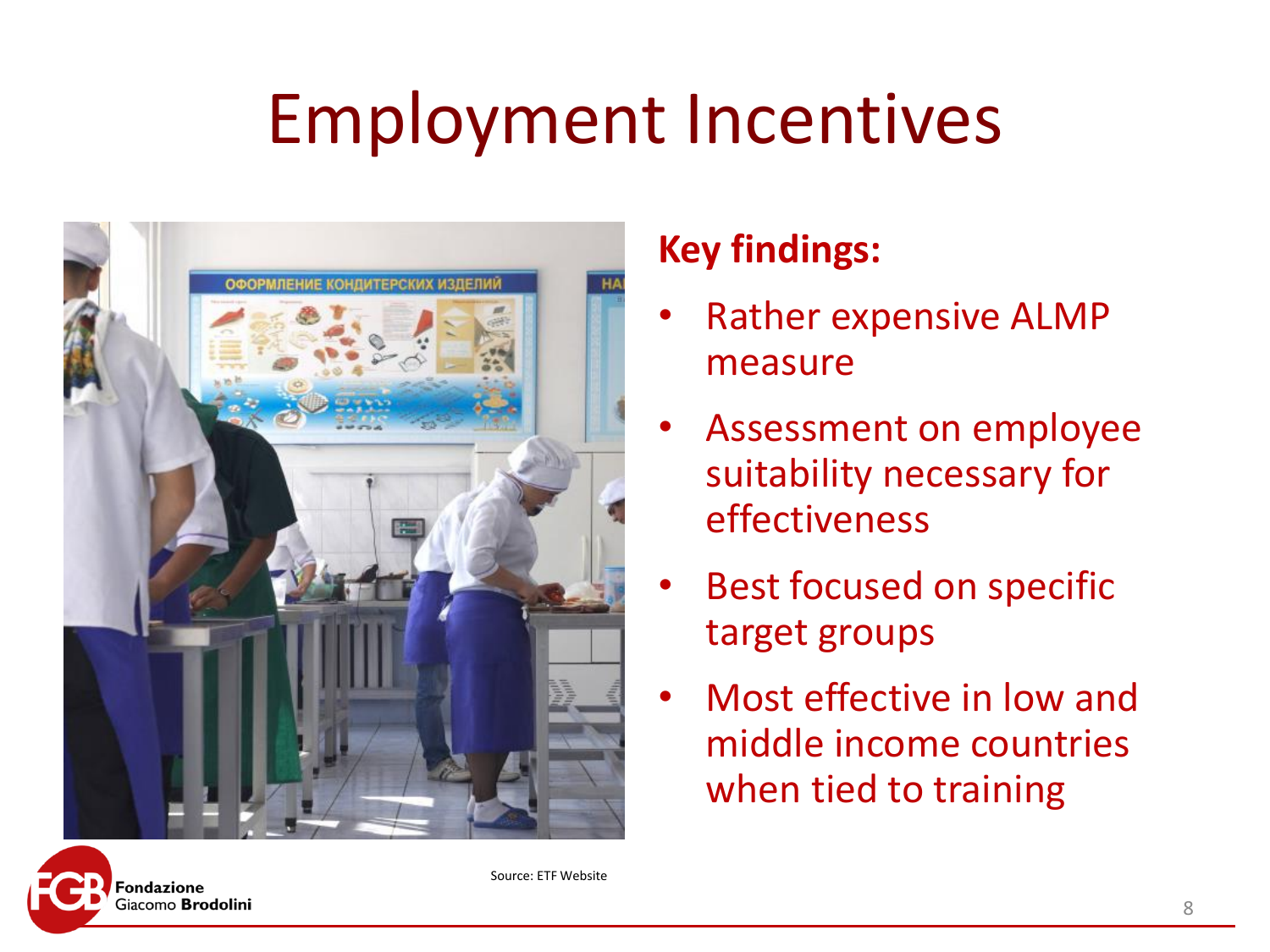## Sheltered and Supported Employment

- Least common ALMP
- **Requires strict** programme management for effectiveness
- Works best for including disabled persons into workplaces





Source: ETF Website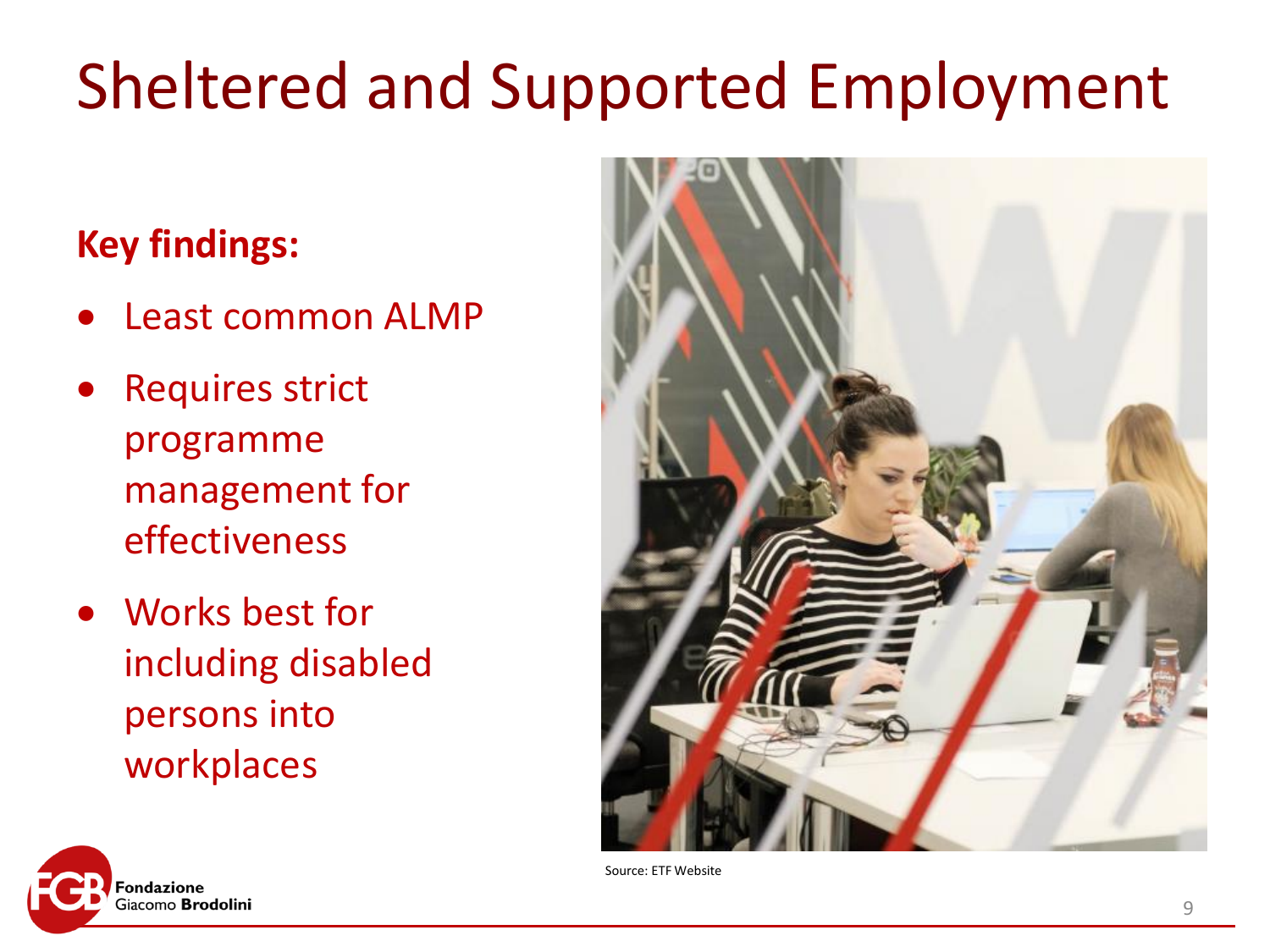## Direct Job Creation



- Most effective in crisis context as a means to support those on low incomes and keep them close to the labour market
- Particularly effective in low and middle income countries with lower institutional capacity
- Ought to concentrate on delivering socially beneficial outputs



Source: ETF Website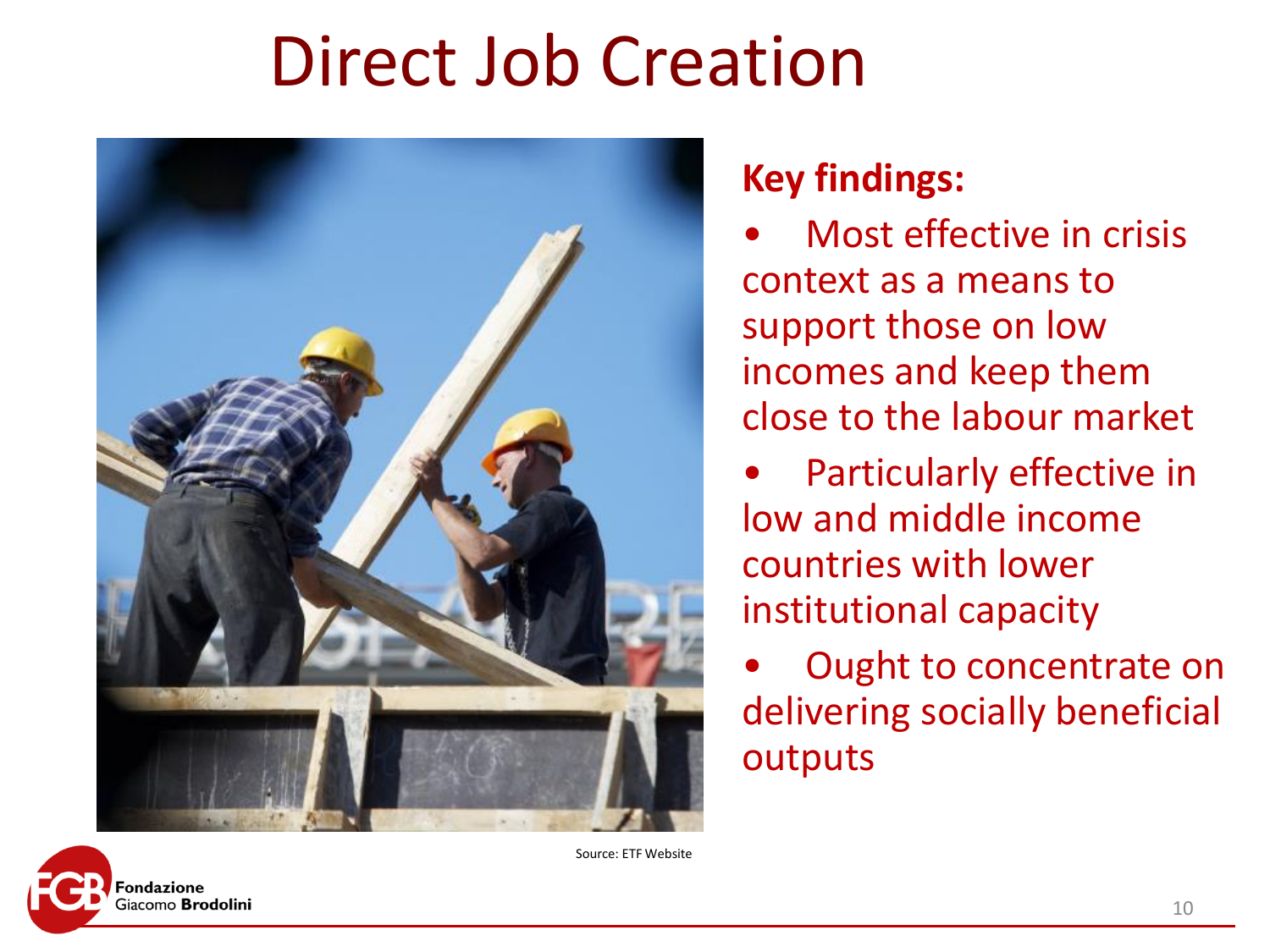## Start-up Incentives



### **Key findings:**

- Particularly effective in low and middle income countries when partnered with training
- One of the least common ALMPs despite widely found success in all countries
- Particular success amongst women in low income countries



Source: ETF Website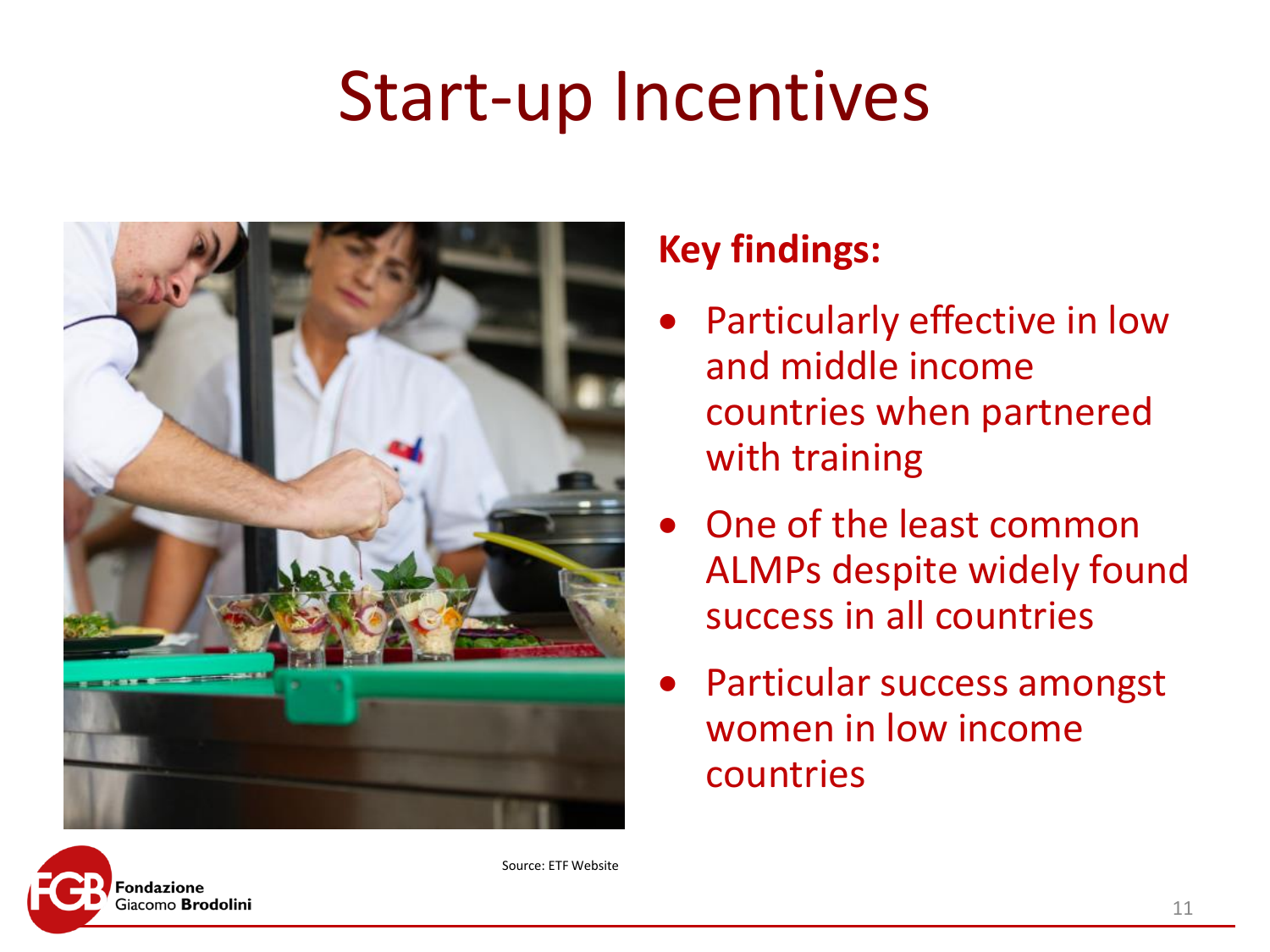# Job Search Incentives

- Most common in high income countries
- Requires high institutional coherence
- Effectiveness is determined by a well-balanced sanctioning and job search support
- Young people particularly benefit from job search support





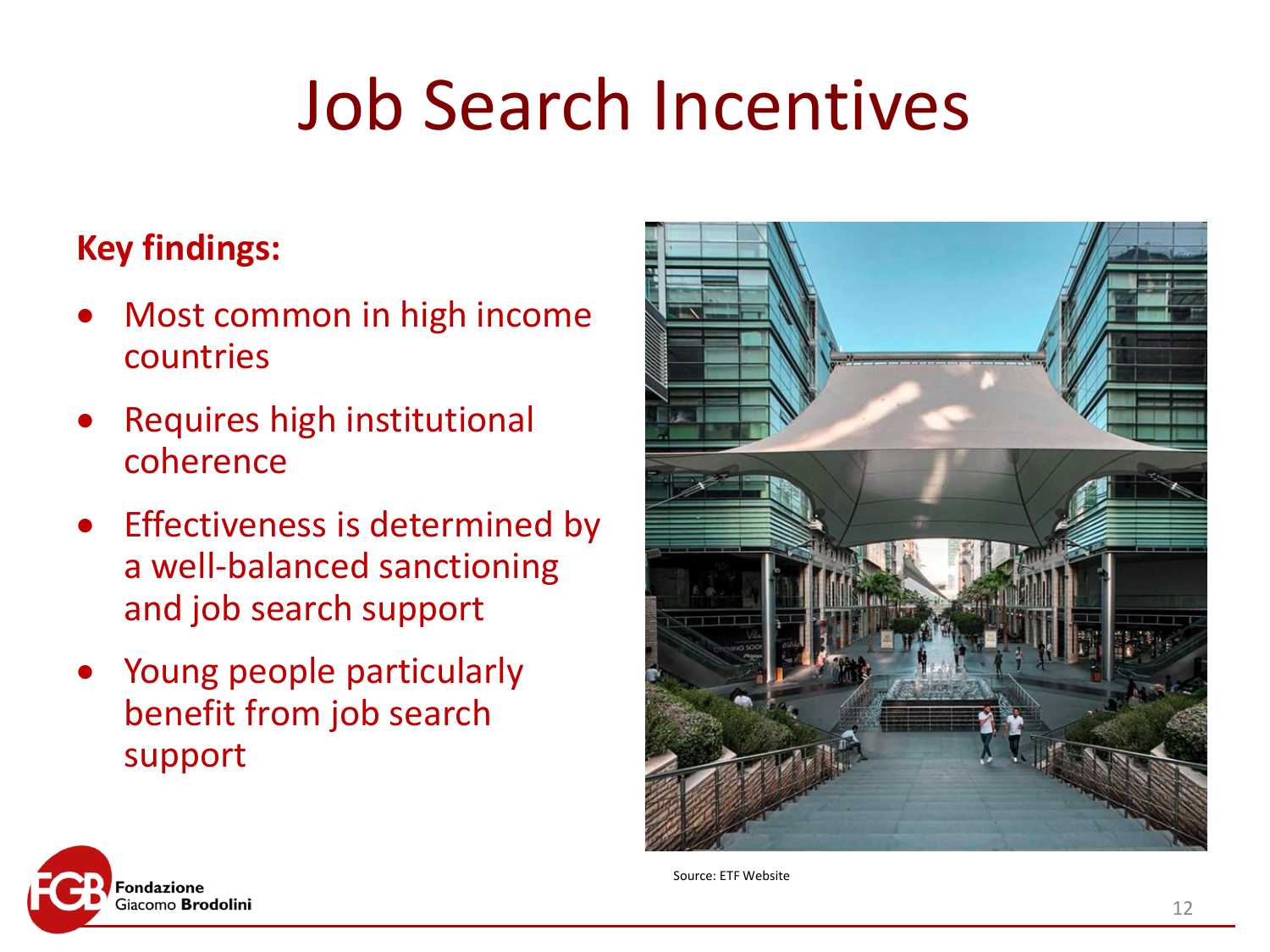# Review of Past Crisis Measures (2008 and beyond)

- 2008 stimulated an increase in activation measures in high, middle and low income countries as they became key measures to counter high unemployment as a result of the crisis
- The crisis increased the use of ALMPs in high income countries with Employment Incentives and Training playing leading roles
- ETF partner countries deployed ALMPs in response to the crisis confirming their position as a crisis response mechanism. Deployment of ALMPs is hugely varied with regional differences and institutional capacity determining delivery
- Some ALMPs have begun to tackle the climate crisis in both high and middle income countries

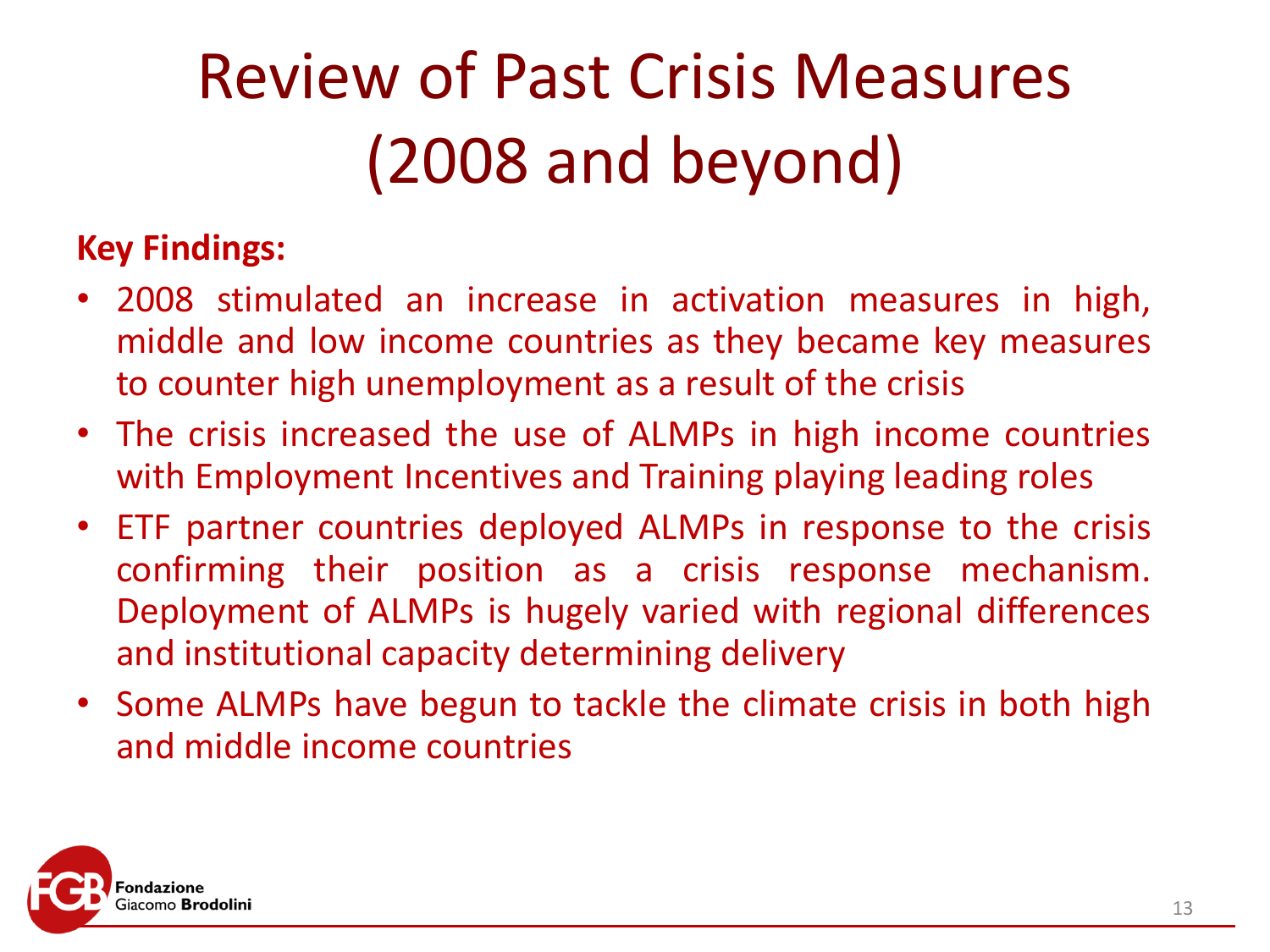# Review of Past Crisis Measures (2008 and beyond)

- Meta-analysis of 20 EU countries response from 2007-2013 (Godec and Benčina, 2018), shows that ALMPs had a positive impact on the employment rate during the crisis period.
- Kluve (2010) notes for European ALMPs that the programme's type/category determines performance.
- Meta analyses uncover that ALMPs have time-lags in their impact.
- Vooren et al (2019) notes that ALMPs with enhanced services including job search assistance and training have positive impact from inception.
- Activation has solidified its position in OECD countries following the crisis, with participation in ALMPs and more rigorous sanctions a near universal prerequisite for accessing social security (European Commission, 2017).

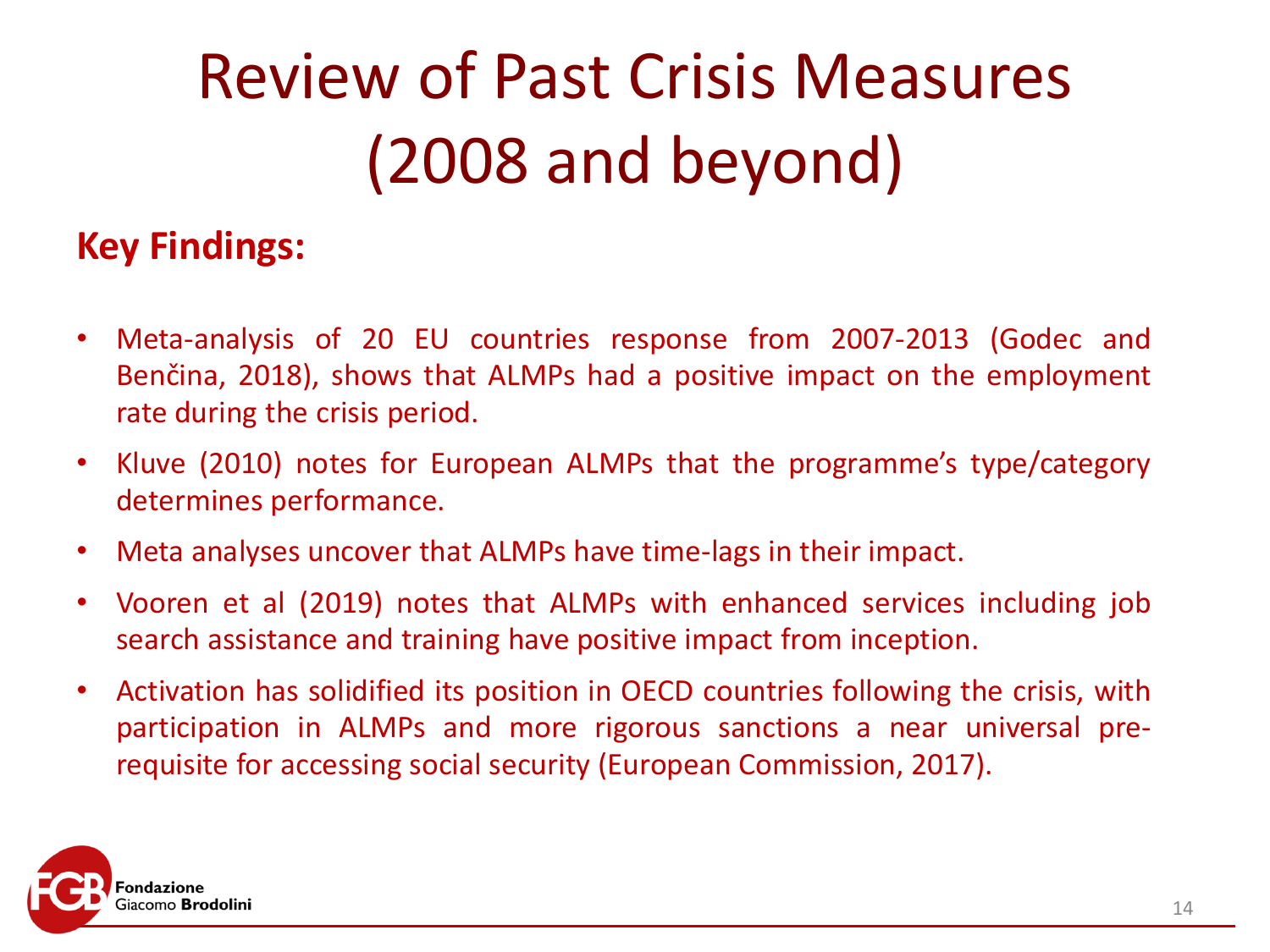# Review of Current Developments (COVID-19 crisis)

- The crisis has seen the use and greater implementation of active measures first trialled in the 2008 recession
- Income protection measures through huge workplace subsidy schemes have been universal in reaction to the crisis
- Although small in number, EU countries have developed innovative re-training programmes as a response measure
- Low and middle income countries outside of the ETF and Europe are leading the way in terms of implementation of ALMP delivery to combat the crisis

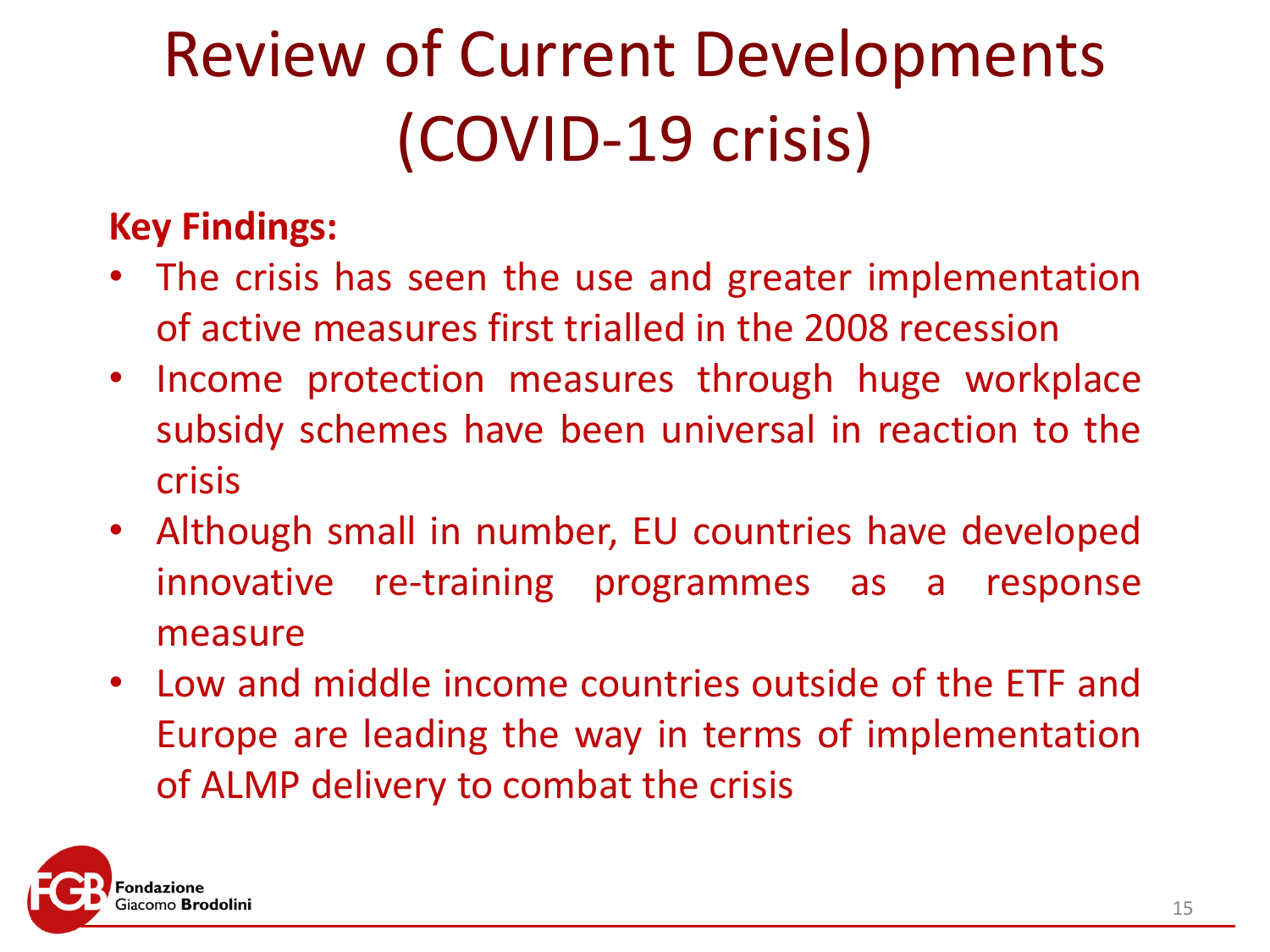# Review of Current Developments (COVID-19 crisis)

- The diverse institutional capacity and socio-economic situation of ETF partner countries inflects the crisis response measures that have been implemented in response to COVID-19.
- Like OECD countries, the initial response focused on work subsidies to replace the lost income of employees.
- Of the operational PES, all are experiencing an unprecedented influx of service users which is a particular challenge due to their low level of resources.
- ALMP delivery in ETF partner countries is still very much focused on income protection and slowly progresses to programmes to address unemployment in a complex way in the majority of cases